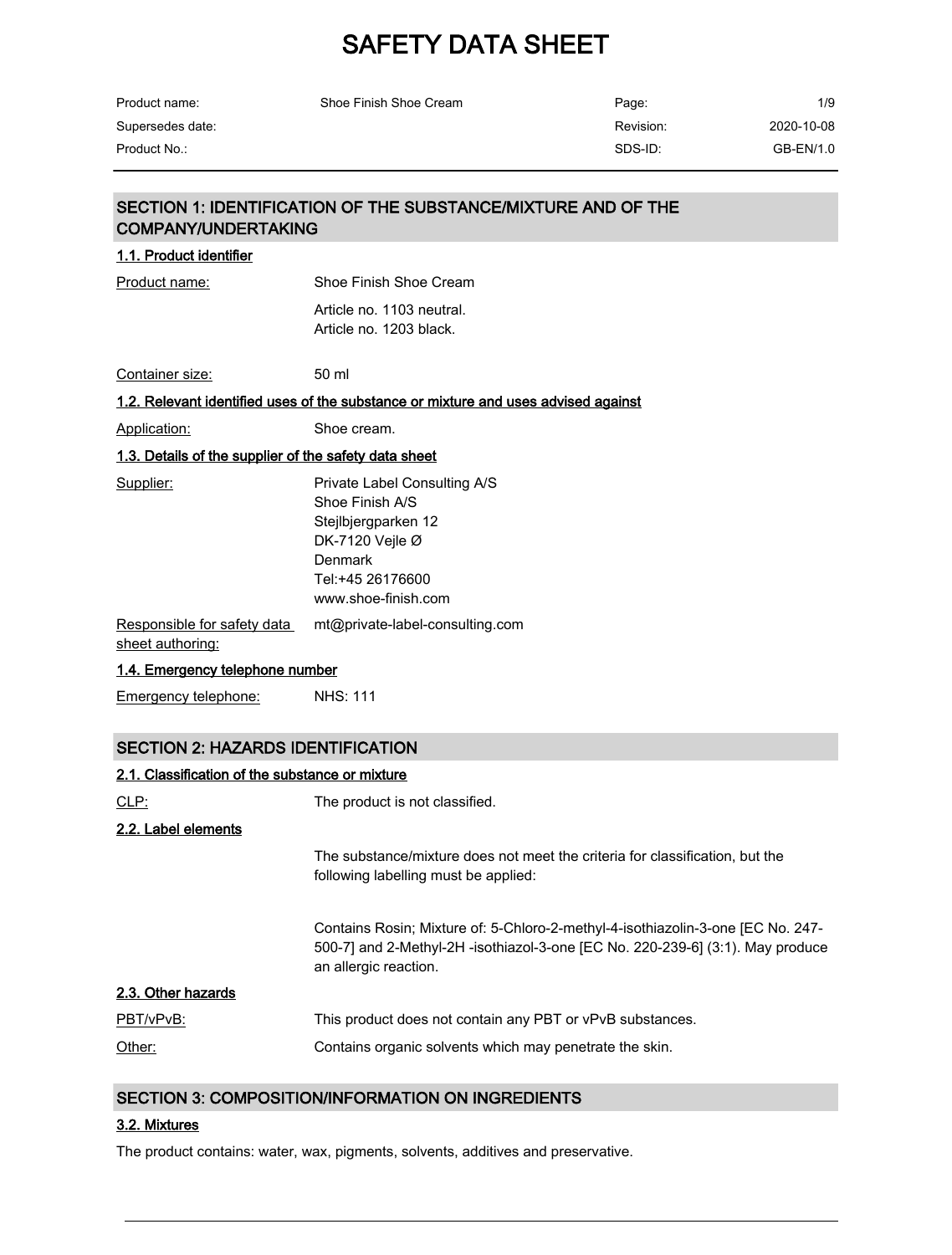| Product name:    | Shoe Finish Shoe Cream | Page:     | 2/9        |
|------------------|------------------------|-----------|------------|
| Supersedes date: |                        | Revision: | 2020-10-08 |
| Product No.:     |                        | SDS-ID:   | GB-EN/1.0  |

CLP:

| $\frac{9}{6}$ : | CAS-No.:            | $EC$ No.: | REACH Reg.<br><u>No:</u> | Chemical name:                                                                                                                                                         | Hazard classification:                                                                                                                                                        | Notes: |
|-----------------|---------------------|-----------|--------------------------|------------------------------------------------------------------------------------------------------------------------------------------------------------------------|-------------------------------------------------------------------------------------------------------------------------------------------------------------------------------|--------|
| $1 - 10$        | 67-63-0             | 200-661-7 |                          | Propan-2-ol                                                                                                                                                            | Flam. Lig. 2; H225<br>Eye Irrit. 2;H319<br>STOT SE 3;H336                                                                                                                     |        |
| $1 - 5$         | 68439-49-6          | 500-212-8 |                          | Alcohols, C16-18, ethoxylated Eye Irrit. 2;H319                                                                                                                        |                                                                                                                                                                               |        |
| $0.1 - 51$      | 8050-09-7           | 232-475-7 |                          | Rosin                                                                                                                                                                  | Skin Sens. 1;H317                                                                                                                                                             |        |
| $0.1 - 5.1$     | $111 - 42 - 2$      | 203-868-0 |                          | Diethanolamine                                                                                                                                                         | Acute Tox. 4, H302<br>Skin Irrit. 2;H315<br>Eye Dam. 1; H318<br>STOT RE 2; H373<br>Aquatic Chronic 3, H412                                                                    |        |
| < 0.0015        | 0.00015- 55965-84-9 |           |                          | Mixture of: 5-Chloro-2-methyl- Acute Tox. 2;H330<br>4-isothiazolin-3-one [EC No.<br>247-500-7] and 2-Methyl-2H -<br>isothiazol-3-one [EC No. 220-<br>$239-6$ ] $(3:1)$ | Acute Tox. 2; H310<br>Acute Tox. 3; H301<br>Skin Corr. 1C;H314<br>Eye Dam. 1; H318<br>Skin Sens. 1A;H317<br>Aquatic Acute 1; H400<br>Aquatic Chronic 1, H410<br><b>EUH071</b> |        |

References: The full text for all hazard statements is displayed in section 16.

# SECTION 4: FIRST AID MEASURES

| 4.1. Description of first aid measures                           |                                                                                                                                                                                                             |  |  |
|------------------------------------------------------------------|-------------------------------------------------------------------------------------------------------------------------------------------------------------------------------------------------------------|--|--|
| Inhalation:                                                      | Move into fresh air and keep at rest.                                                                                                                                                                       |  |  |
| Skin contact:                                                    | Remove contaminated clothes and rinse skin thoroughly with water. In case of<br>eczema or other skin disorders: Seek medical attention and bring these<br>instructions.                                     |  |  |
| Eye contact:                                                     | Immediately flush with plenty of water for at least 15 minutes. Remove any<br>contact lenses and open eyelids widely. If irritation persists: Seek medical<br>attention and bring along these instructions. |  |  |
| Ingestion:                                                       | Immediately rinse mouth and drink plenty of water. Keep person under<br>observation. If person becomes uncomfortable seek hospital and bring these<br>instructions.                                         |  |  |
| 4.2. Most important symptoms and effects, both acute and delayed |                                                                                                                                                                                                             |  |  |

Symptoms/effects: See section 11 for more detailed information on health effects and symptoms.

# 4.3. Indication of any immediate medical attention and special treatment needed

Medical attention/treatments: Treat symptomatically.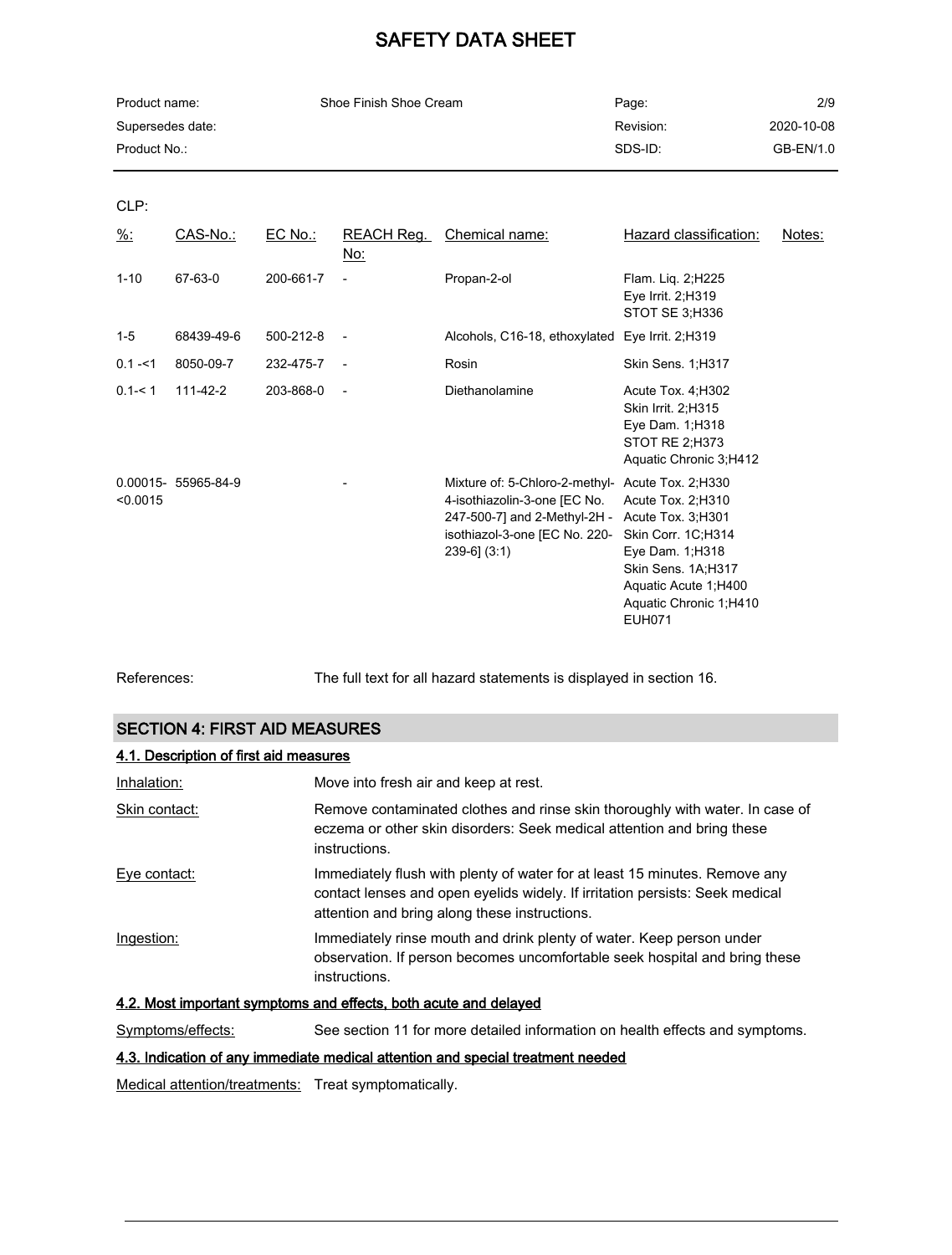| Product name:    | Shoe Finish Shoe Cream | Page:     | 3/9        |
|------------------|------------------------|-----------|------------|
| Supersedes date: |                        | Revision: | 2020-10-08 |
| Product No.:     |                        | SDS-ID:   | GB-EN/1.0  |

#### SECTION 5: FIREFIGHTING MEASURES

#### 5.1. Extinguishing media

Extinguishing media: Extinguish with foam, carbon dioxide, dry powder or water fog.

#### 5.2. Special hazards arising from the substance or mixture

Specific hazards: No specific precautions.

#### 5.3. Advice for firefighters

<u>Protective equipment for fire-</u> Selection of respiratory protection for fire fighting: follow the general fire fighters: precautions indicated in the workplace.

### SECTION 6: ACCIDENTAL RELEASE MEASURES

#### 6.1. Personal precautions, protective equipment and emergency procedures

Personal precautions: Avoid contact with skin and eyes. Follow precautions for safe handling described in this safety data sheet.

### 6.2. Environmental precautions

**Environmental** precautions: Avoid discharge into water courses or onto the ground.

# 6.3. Methods and material for containment and cleaning up

Methods for cleaning up: Scrape up spillage or absorb with absorbing material.

#### 6.4. Reference to other sections

References: For personal protection, see section 8. For waste disposal, see section 13.

### SECTION 7: HANDLING AND STORAGE

#### 7.1. Precautions for safe handling

| Safe handling advice:                                           | Avoid contact with skin and eyes. Observe good chemical hygiene practices.                                               |
|-----------------------------------------------------------------|--------------------------------------------------------------------------------------------------------------------------|
| Technical measures:                                             | Work practice should minimise contact. Keep the workplace clean.                                                         |
| Technical precautions:                                          | No special precautions.                                                                                                  |
|                                                                 | 7.2. Conditions for safe storage, including any incompatibilities                                                        |
| Technical measures for safe No special precautions.<br>storage: |                                                                                                                          |
| Storage conditions:                                             | Store in tightly closed original container in a dry, cool and well-ventilated place.<br>Protect against direct sunlight. |
| 7.3. Specific end use(s)                                        |                                                                                                                          |
| Specific use(s):                                                | Not relevant.                                                                                                            |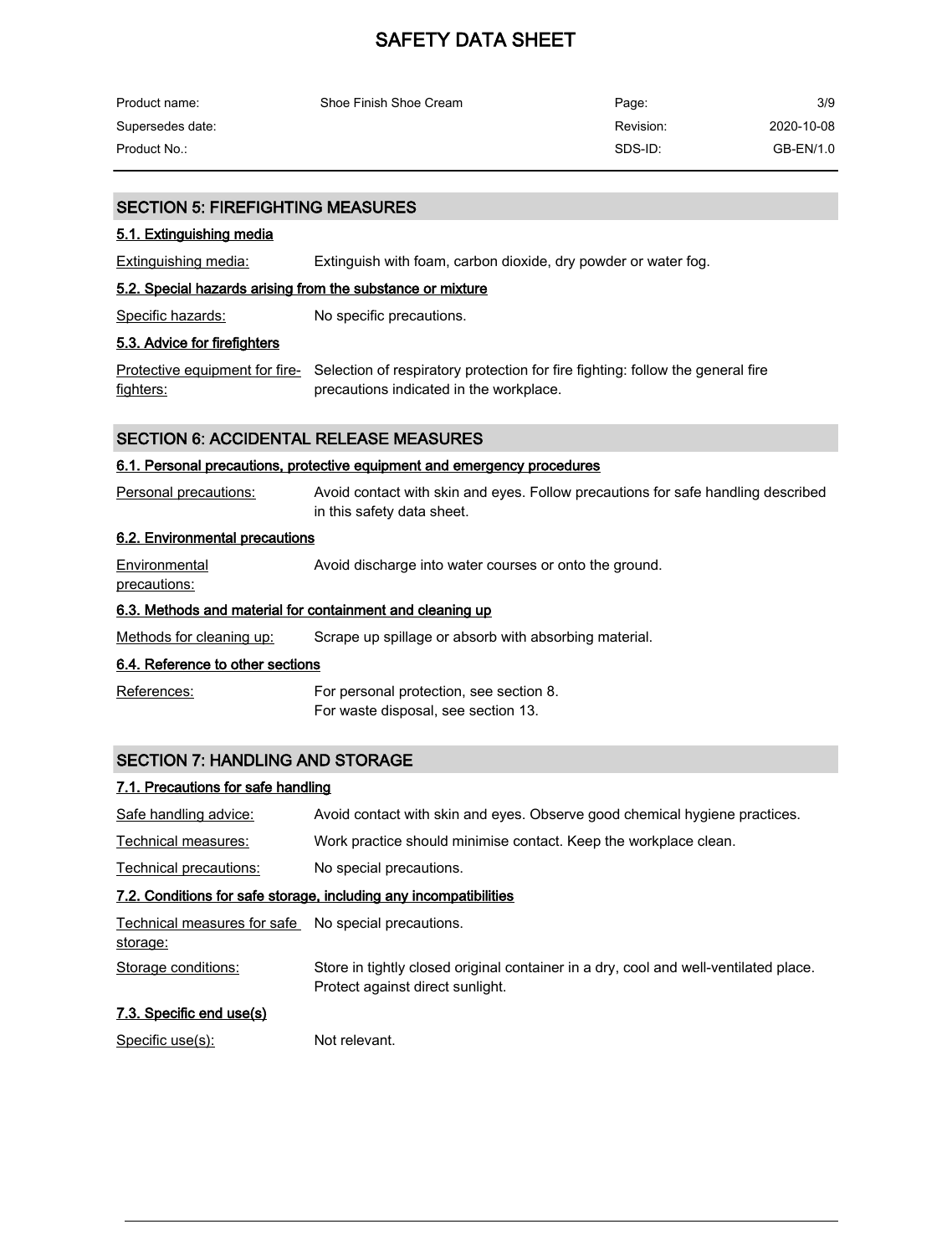| Product name:    | Shoe Finish Shoe Cream | Page:     | 4/9        |
|------------------|------------------------|-----------|------------|
| Supersedes date: |                        | Revision: | 2020-10-08 |
| Product No.:     |                        | SDS-ID:   | GB-EN/1.0  |

# SECTION 8: EXPOSURE CONTROLS/PERSONAL PROTECTION

# 8.1. Control parameters

Occupational exposure limits:

| CAS-No.:                     | Chemical name:                | As:                                                                                                                                                           |                                     | Exposure limits:                                                                                                      | Type:       | Notes:            | References: |
|------------------------------|-------------------------------|---------------------------------------------------------------------------------------------------------------------------------------------------------------|-------------------------------------|-----------------------------------------------------------------------------------------------------------------------|-------------|-------------------|-------------|
| 67-63-0                      | Propan-2-ol                   |                                                                                                                                                               | $400$ ppm                           | 999 mg/m3                                                                                                             | <b>TWA</b>  |                   | EH40        |
|                              |                               |                                                                                                                                                               | 500 ppm                             | 1250 mg/m3                                                                                                            | <b>STEL</b> | 15 <sub>min</sub> |             |
| Notes:                       |                               | EH40: EH40/2005.                                                                                                                                              |                                     |                                                                                                                       |             |                   |             |
| 8.2. Exposure controls       |                               |                                                                                                                                                               |                                     |                                                                                                                       |             |                   |             |
| <b>Engineering measures:</b> |                               |                                                                                                                                                               |                                     | Provide adequate ventilation. Observe Occupational Exposure Limits and<br>minimise the risk of inhalation of vapours. |             |                   |             |
| Personal protection:         |                               | Personal protection equipment should be chosen according to the CEN<br>standards and in discussion with the supplier of the personal protective<br>equipment. |                                     |                                                                                                                       |             |                   |             |
| Respiratory equipment:       |                               |                                                                                                                                                               | No special precautions.             |                                                                                                                       |             |                   |             |
| Hand protection:             |                               | Risk of contact: Wear protective gloves. Neoprene, nitrile, polyethylene or<br>PVC.                                                                           |                                     |                                                                                                                       |             |                   |             |
| Eye protection:              |                               |                                                                                                                                                               |                                     | Risk of contact: Wear goggles/face shield.                                                                            |             |                   |             |
| Hygiene measures:            |                               |                                                                                                                                                               | contaminated clothing before reuse. | Wash hands after handling. Change contaminated clothing. Wash                                                         |             |                   |             |
| Controls:                    | <b>Environmental Exposure</b> | Not available.                                                                                                                                                |                                     |                                                                                                                       |             |                   |             |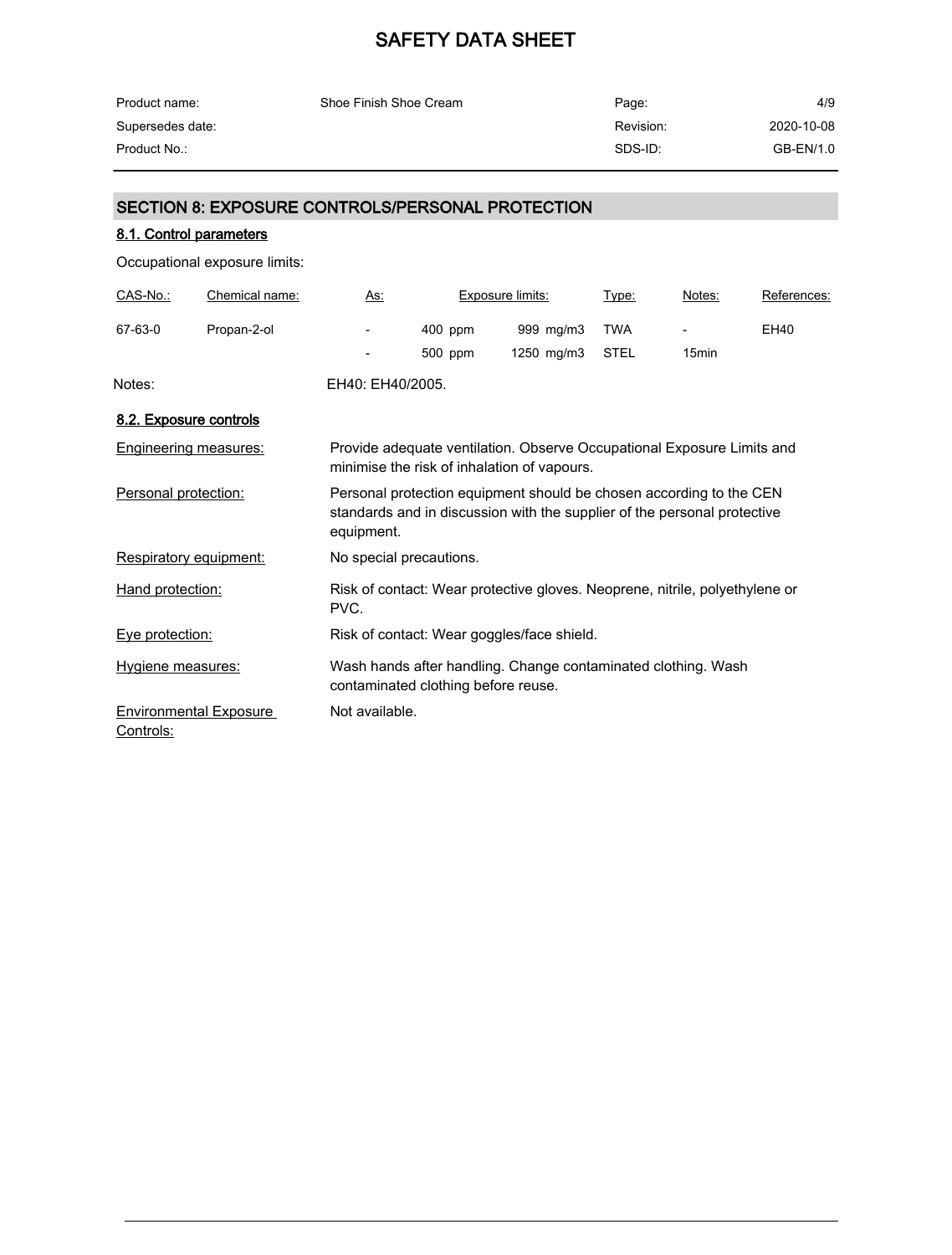| Product name:    | Shoe Finish Shoe Cream | Page:     | 5/9        |
|------------------|------------------------|-----------|------------|
| Supersedes date: |                        | Revision: | 2020-10-08 |
| Product No.:     |                        | SDS-ID:   | GB-EN/1.0  |

# SECTION 9: PHYSICAL AND CHEMICAL PROPERTIES

# 9.1. Information on basic physical and chemical properties

| Form:                                     | Creamy liquid.                 |
|-------------------------------------------|--------------------------------|
| Colour:                                   | Varying.                       |
| <u>Odour:</u>                             | not available                  |
| <u>pH:</u>                                | $7.5 - 9.5$                    |
| <u>Boiling point:</u>                     | Not available.                 |
| <u>Flash point:</u>                       | Not available.                 |
| <b>Evaporation rate:</b>                  | Not available.                 |
| <b>Explosive limits</b>                   | Not available.                 |
| Vapour pressure:                          | Not available.                 |
| Relative density:                         | $0.9 - 1.02$ g/cm <sup>3</sup> |
| Solubility:                               | Miscible with water.           |
| <u>Auto-ignition</u><br>temperature (°C): | Not available.                 |
| Decomposition<br>temperature (°C):        | Not available.                 |
| <u>Viscosity:</u>                         | Not available.                 |
| 9.2. Other information                    |                                |
| Other data:                               | Not available.                 |

# SECTION 10: STABILITY AND REACTIVITY

| 10.1. Reactivity                            |                                                                                        |
|---------------------------------------------|----------------------------------------------------------------------------------------|
| Reactivity:                                 | None known.                                                                            |
| 10.2. Chemical stability                    |                                                                                        |
| Stability:                                  | Stable under the prescribed storage conditions.                                        |
| 10.3. Possibility of hazardous reactions    |                                                                                        |
| Hazardous Reactions:                        | None known.                                                                            |
| 10.4. Conditions to avoid                   |                                                                                        |
|                                             | Conditions/materials to avoid: Avoid exposure to high temperatures or direct sunlight. |
| 10.5. Incompatible materials                |                                                                                        |
| Incompatible materials:                     | None known.                                                                            |
| 10.6. Hazardous decomposition products      |                                                                                        |
| Hazardous decomposition<br><u>products:</u> | None in particular.                                                                    |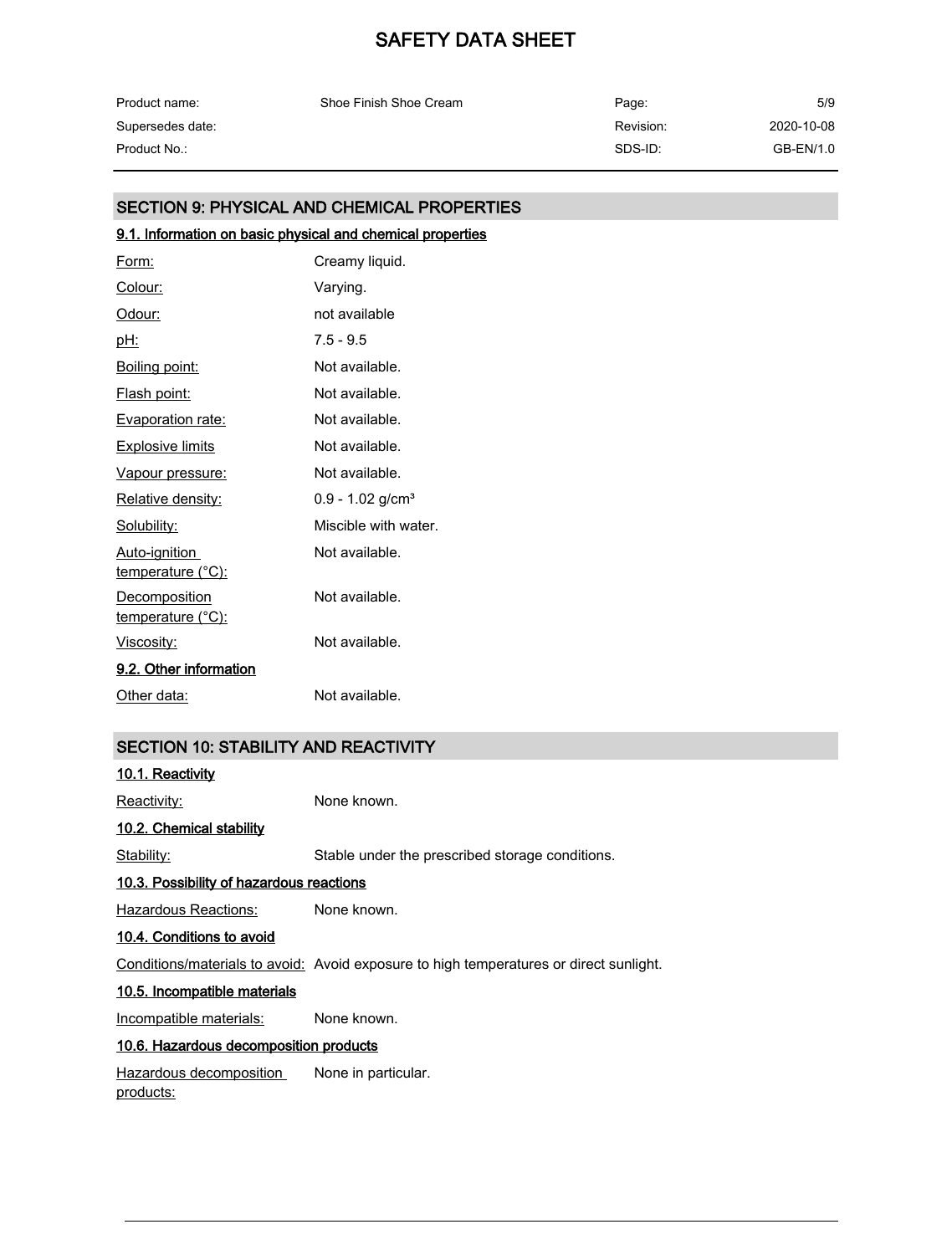| Product name:    | Shoe Finish Shoe Cream | Page:     | 6/9        |
|------------------|------------------------|-----------|------------|
| Supersedes date: |                        | Revision: | 2020-10-08 |
| Product No.:     |                        | SDS-ID:   | GB-EN/1.0  |

# SECTION 11: TOXICOLOGICAL INFORMATION

# 11.1. Information on toxicological effects

| <b>Acute Toxicity (Oral):</b>         | Based on available data, the classification criteria are not met.                                                                                                                                    |
|---------------------------------------|------------------------------------------------------------------------------------------------------------------------------------------------------------------------------------------------------|
| <b>Acute Toxicity (Dermal):</b>       | Based on available data, the classification criteria are not met.                                                                                                                                    |
| Acute Toxicity (Inhalation):          | Based on available data, the classification criteria are not met.                                                                                                                                    |
| Skin Corrosion/Irritation:            | Based on available data, the classification criteria are not met.                                                                                                                                    |
|                                       | Serious eye damage/irritation: Based on available data, the classification criteria are not met.                                                                                                     |
| Respiratory or skin<br>sensitisation: | Based on available data, the classification criteria are not met.                                                                                                                                    |
| Germ cell mutagenicity:               | Based on available data, the classification criteria are not met.                                                                                                                                    |
| Carcinogenicity:                      | Based on available data, the classification criteria are not met.                                                                                                                                    |
| Reproductive Toxicity:                | Based on available data, the classification criteria are not met.                                                                                                                                    |
| STOT - Single exposure:               | Based on available data, the classification criteria are not met.                                                                                                                                    |
| STOT - Repeated exposure:             | Based on available data, the classification criteria are not met.                                                                                                                                    |
| Aspiration hazard:                    | Based on available data, the classification criteria are not met.                                                                                                                                    |
| Inhalation:                           | Not relevant at normal room temperatures.                                                                                                                                                            |
| Skin contact:                         | Prolonged contact may cause redness, irritation and dry skin. Risk of<br>sensitisation or allergic reactions among sensitive individuals. Contains organic<br>solvents which may penetrate the skin. |
| Eye contact:                          | Irritating and may cause redness and pain.                                                                                                                                                           |
| Ingestion:                            | May irritate and cause stomach pain, vomiting and diarrhoea.                                                                                                                                         |
| Specific effects:                     | May cause sensitisation.                                                                                                                                                                             |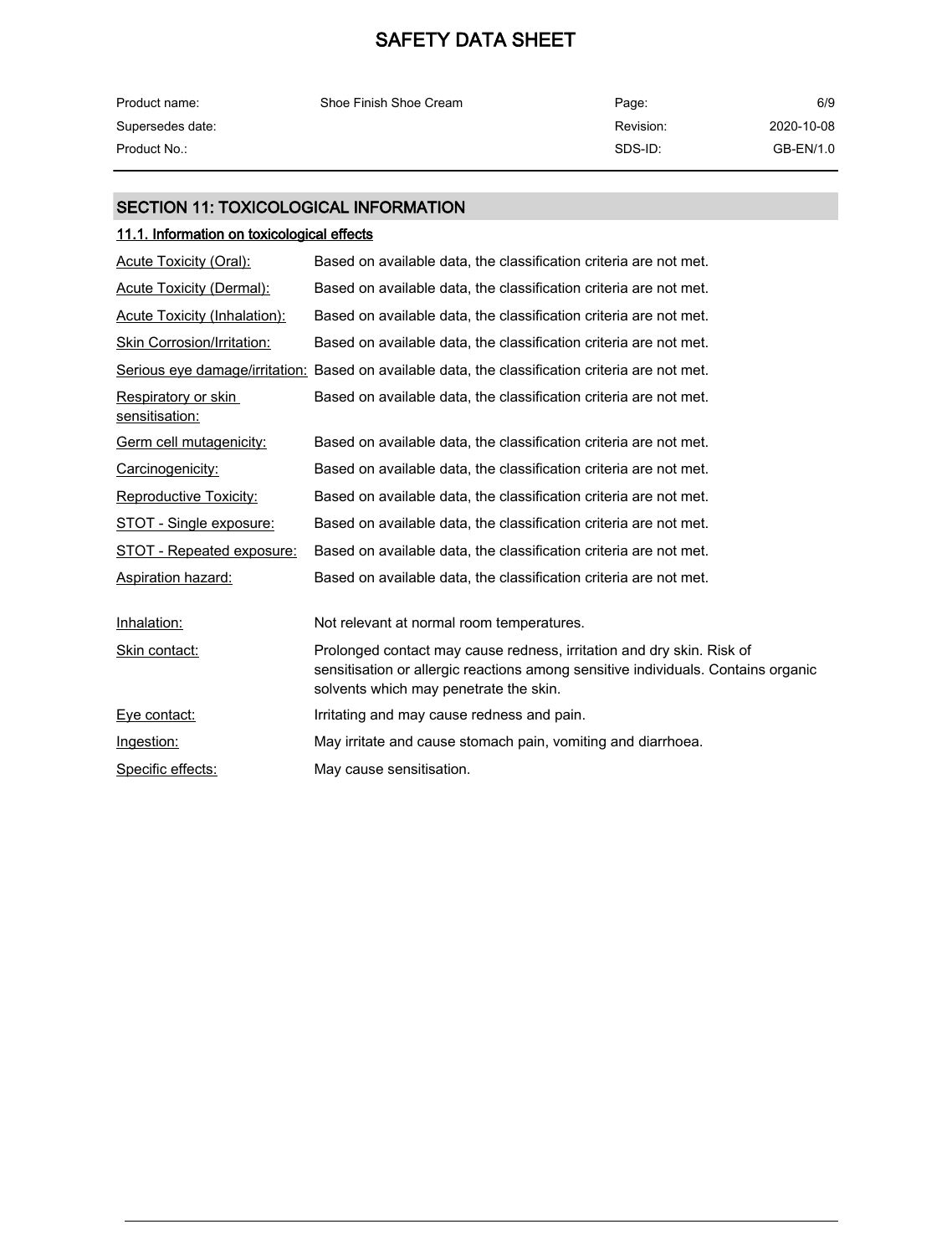| Product name:    | Shoe Finish Shoe Cream | Page:     | 7/9        |
|------------------|------------------------|-----------|------------|
| Supersedes date: |                        | Revision: | 2020-10-08 |
| Product No.:     |                        | SDS-ID:   | GB-EN/1.0  |

# SECTION 12: ECOLOGICAL INFORMATION

| 12.1. Toxicity                             |                                                                                                                                                                                       |  |
|--------------------------------------------|---------------------------------------------------------------------------------------------------------------------------------------------------------------------------------------|--|
| Ecotoxicity:                               | The ecotoxicity of the product has not been stated.<br>The product contains a small amount of a substance which is toxic to aquatic<br>organisms.                                     |  |
|                                            | Mixture of: 5-Chloro-2-methyl-4-isothiazolin-3-one [EC No. 247-500-7] and 2-<br>Methyl-2H -isothiazol-3-one [EC No. 220-239-6] (3:1):<br>M-factor (acute): 1<br>M-factor (chronic): 1 |  |
| 12.2. Persistence and degradability        |                                                                                                                                                                                       |  |
| Degradability:                             | The degradability of the product has not been stated.                                                                                                                                 |  |
| 12.3. Bioaccumulative potential            |                                                                                                                                                                                       |  |
| Bioaccumulative potential:                 | No data available on bioaccumulation.                                                                                                                                                 |  |
| 12.4. Mobility in soil                     |                                                                                                                                                                                       |  |
| Mobility:                                  | No data available.                                                                                                                                                                    |  |
| 12.5. Results of PBT and vPvB assessment   |                                                                                                                                                                                       |  |
| PBT/vPvB:                                  | This product does not contain any PBT or vPvB substances.                                                                                                                             |  |
| 12.6. Other adverse effects                |                                                                                                                                                                                       |  |
| Other adverse effects:                     | None known.                                                                                                                                                                           |  |
| <b>SECTION 13: DISPOSAL CONSIDERATIONS</b> |                                                                                                                                                                                       |  |

# 13.1. Waste treatment methods

Dispose of waste and residues in accordance with local authority requirements.

Waste from residues: EWC-code: 20 01 99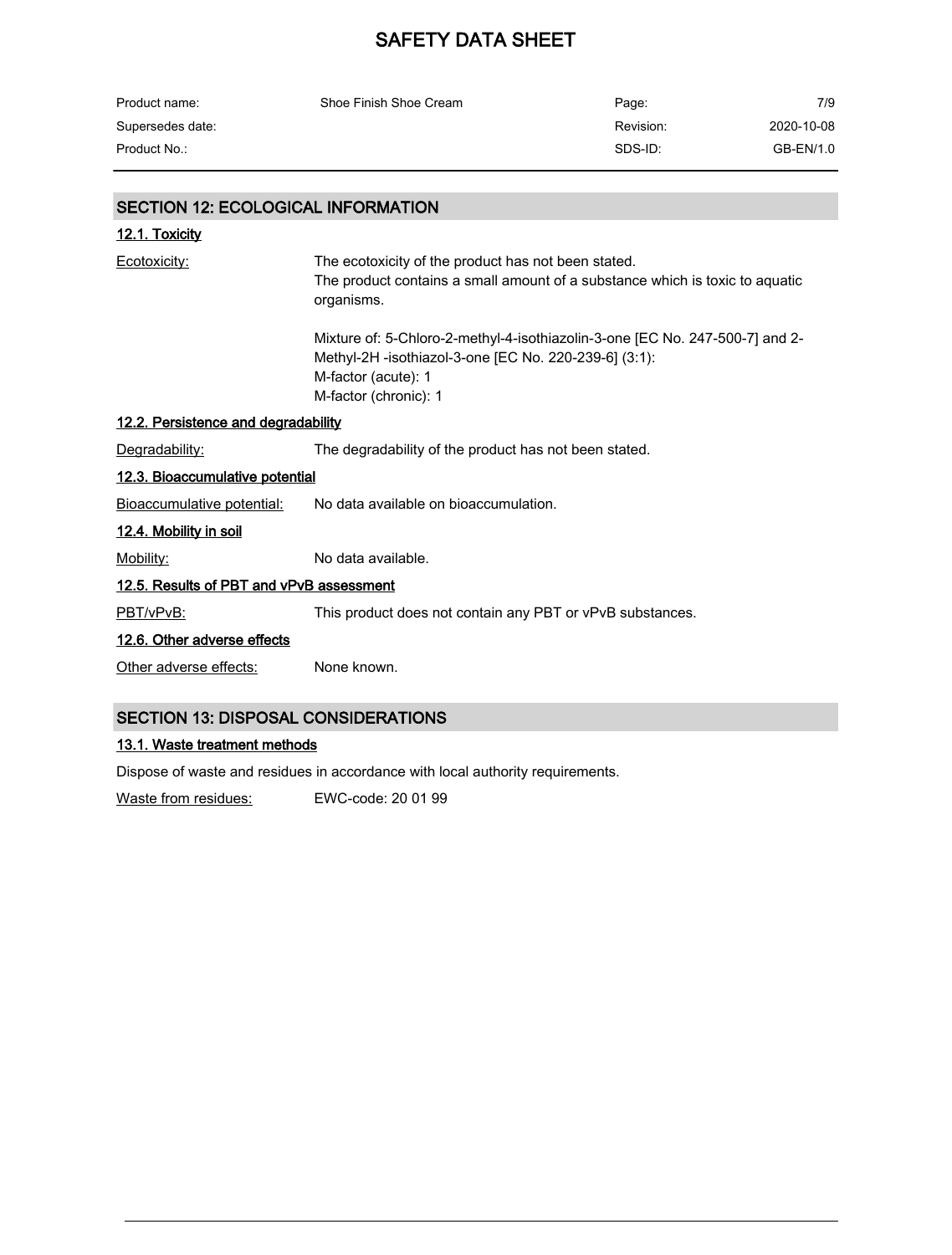| Product name:    | Shoe Finish Shoe Cream | Page:     | 8/9        |
|------------------|------------------------|-----------|------------|
| Supersedes date: |                        | Revision: | 2020-10-08 |
| Product No.:     |                        | SDS-ID:   | GB-EN/1.0  |

### SECTION 14: TRANSPORT INFORMATION

The product is not covered by international regulation on the transport of dangerous goods (IMDG, IATA, ADR/RID).

### 14.1. UN number

UN-No:

#### 14.2. UN proper shipping name

Proper Shipping Name:

#### 14.3. Transport hazard class(es)

Class:

### 14.4. Packing group

PG:

### 14.5. Environmental hazards

Marine pollutant:

# Environmentally Hazardous -

substance:

#### 14.6. Special precautions for user

Special precautions: None known.

### 14.7. Transport in bulk according to Annex II of MARPOL and the IBC Code

Transport in bulk: Not relevant.

### SECTION 15: REGULATORY INFORMATION

### 15.1. Safety, health and environmental regulations/legislation specific for the substance or mixture

| National regulation: | Regulation (EC) No 1907/2006 of the European Parliament and of the Council of<br>18 December 2006 concerning the Registration, Evaluation, Authorisation and<br>Restriction of Chemicals (REACH), establishing a European Chemicals Agency,<br>amending Directive 1999/45/EC and repealing Council Regulation (EEC) No<br>793/93 and Commission Regulation (EC) No 1488/94 as well as Council Directive<br>76/769/EEC and Commission Directives 91/155/EEC, 93/67/EEC, 93/105/EC and<br>2000/21/EC, with amendments.<br>Regulation (EC) No 1272/2008 of the European Parliament and of the Council of<br>16 December 2008 on classification, labelling and packaging of substances and<br>mixtures, amending and repealing Directives 67/548/EEC and 1999/45/EC, and<br>amending Regulation (EC) No 1907/2006 with amendments. The Control of<br>Substances Hazardous to Health Regulations 2002 (S.I 2002 No. 2677) with<br>amendments.<br>EH40/2005, Workplace exposure limits 2005, with amendments. |
|----------------------|---------------------------------------------------------------------------------------------------------------------------------------------------------------------------------------------------------------------------------------------------------------------------------------------------------------------------------------------------------------------------------------------------------------------------------------------------------------------------------------------------------------------------------------------------------------------------------------------------------------------------------------------------------------------------------------------------------------------------------------------------------------------------------------------------------------------------------------------------------------------------------------------------------------------------------------------------------------------------------------------------------|
|                      | The List of Wastes (England) (Amendment) Regulations 2005. (SI 2005 No. 895).                                                                                                                                                                                                                                                                                                                                                                                                                                                                                                                                                                                                                                                                                                                                                                                                                                                                                                                           |

### 15.2. Chemical Safety Assessment

CSA status: No chemical safety assessment has been carried out.